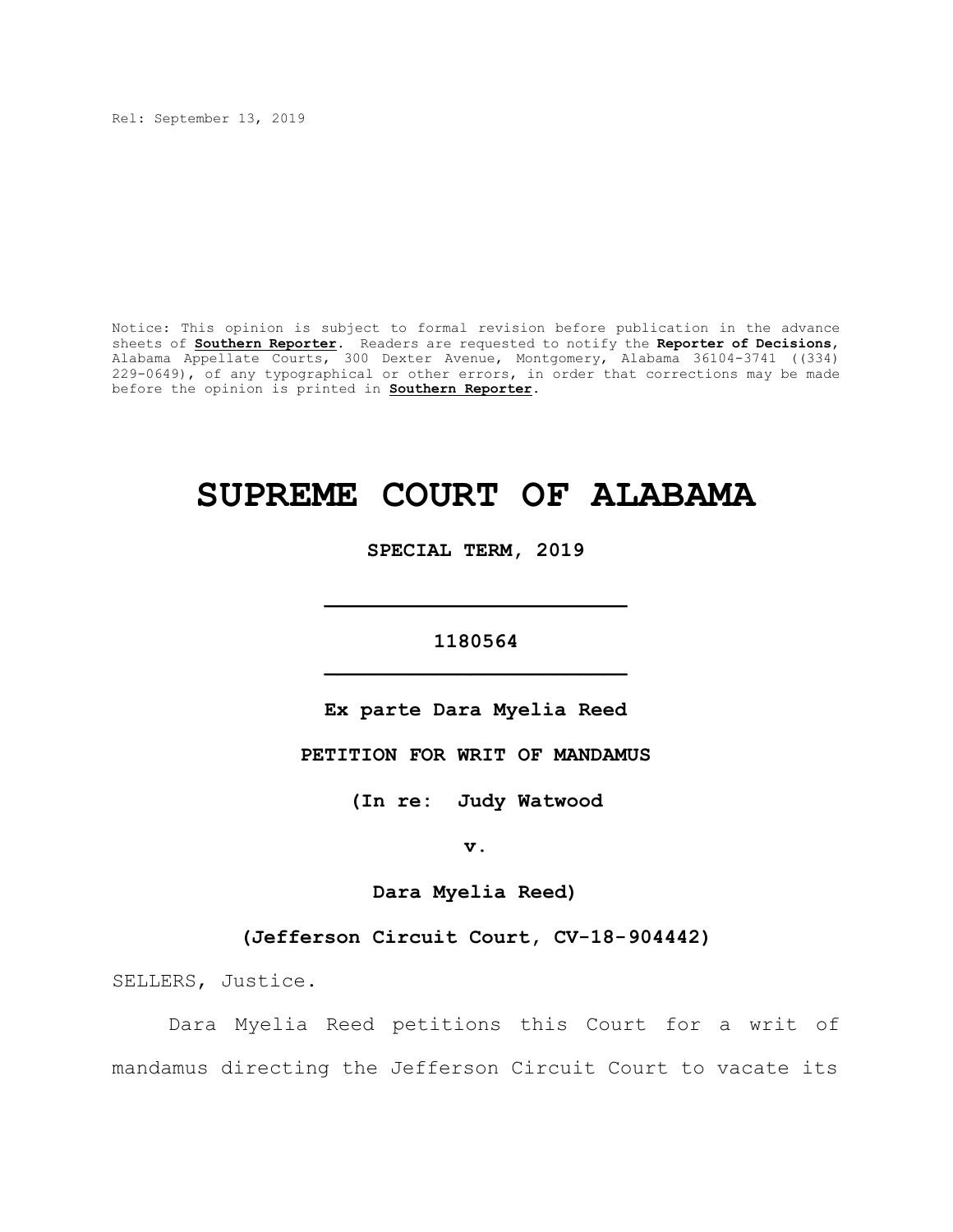order denying Reed's motion for a change of venue and to enter an order transferring the underlying action to the Marshall Circuit Court. We grant the petition and issue the writ.

### Facts and Procedural History

On May 22, 2017, a vehicle driven by Reed collided with a vehicle driven by Judy Watwood, at or near the intersection of Gilliam Springs Road Northwest and U.S. Highway 231 in Marshall County. Reed is a resident of Jefferson County. Watwood is a resident of Cullman County. An officer with the Arab Police Department and emergency personnel from Samaritan Medical Services, Inc., responded to the accident.<sup>1</sup> Samaritan Medical Services transported Watwood from the accident scene to Huntsville Hospital in Madison County for medical treatment. According to the accident report, two persons witnessed the accident; one of the witnesses is a resident of Marshall County and the other is a resident of Blount County.

On November 5, 2018, Watwood sued Reed in the Jefferson Circuit Court, alleging negligence and wantonness and seeking damages for her accident-related injuries. Reed filed a motion for a change of venue under Alabama's forum non conveniens

<sup>&</sup>lt;sup>1</sup>The Arab Police Department and Samaritan Medical Services, Inc., are both located in Marshall County.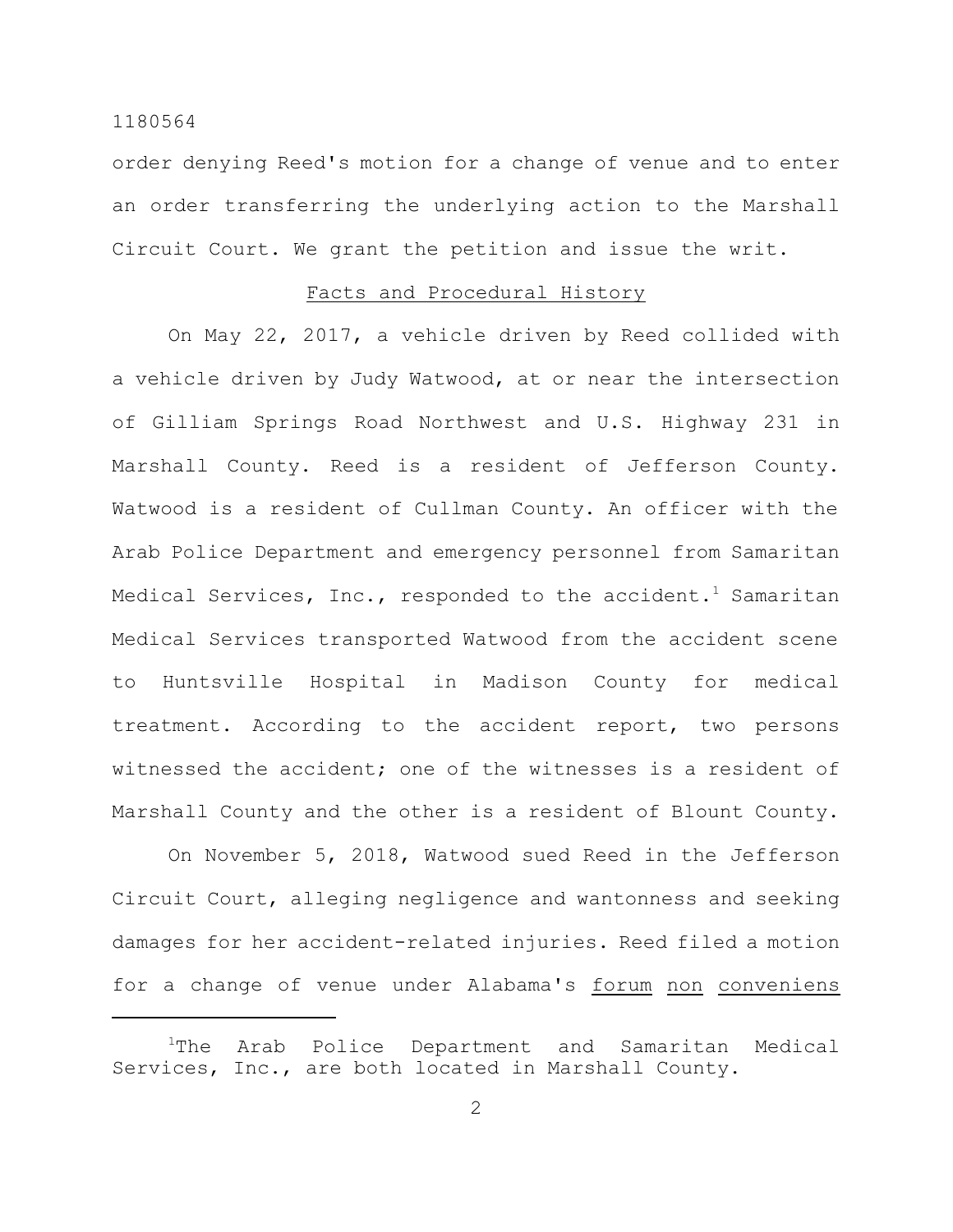statute, § 6-3-21.1, Ala. Code 1975, requesting that the action be transferred to Marshall County in the interest of justice. Watwood filed a response in opposition to the motion for a change of venue. Following a hearing on the matter, the circuit court denied the motion. Reed then filed this petition.

## Standard of Review

"The proper method for obtaining review of a denial of a motion for a change of venue in a civil action is to petition for the writ of mandamus. Lawler Mobile Homes, Inc. v. Tarver, 492 So. 2d 297, 302 (Ala. 1986). 'Mandamus is a drastic and extraordinary writ, to be issued only where there is (1) a clear legal right in the petitioner to the order sought; (2) an imperative duty upon the respondent to perform, accompanied by a refusal to do so; (3) the lack of another adequate remedy; and (4) properly invoked jurisdiction of the court.' Ex parte Integon Corp., 672 So. 2d 497, 499 (Ala. 1995). 'When we consider a mandamus petition relating to a venue ruling, our scope of review is to determine if the trial court [exceeded] its discretion, i.e., whether it exercised its discretion in an arbitrary and capricious manner.' Id. Our review is further limited to those facts that were before the trial court. Ex parte American Resources Ins. Co., 663 So. 2d 932, 936 (Ala. 1995)."

Ex parte National Sec. Ins. Co., 727 So. 2d 788, 789 (Ala. 1998).

Discussion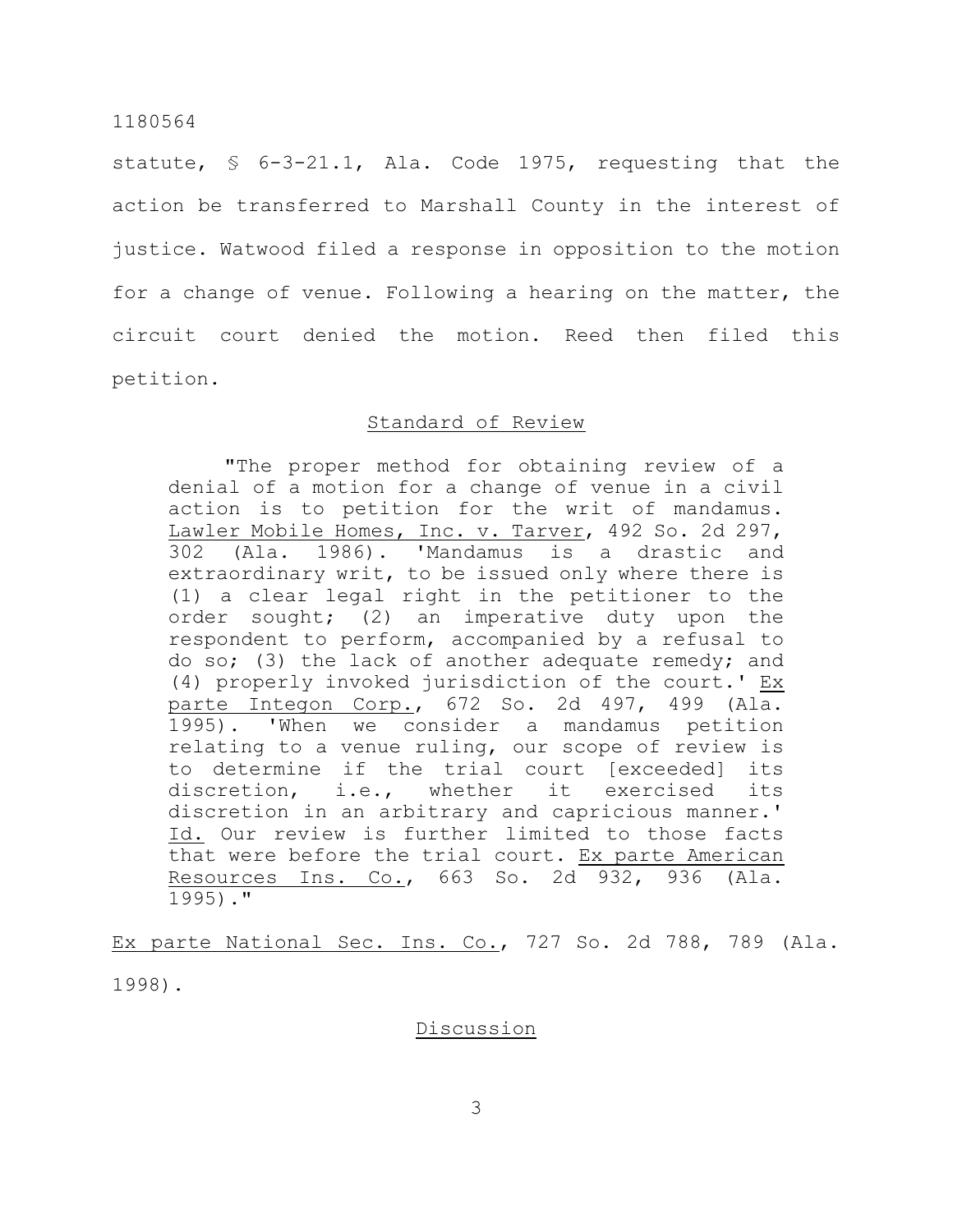Reed contends that the circuit court exceeded its discretion in denying her motion to transfer the underlying action from Jefferson County to Marshall County under the interest-of-justice prong of Alabama's forum non conveniens statute.

Alabama's forum non conveniens statute states, in pertinent part:

"With respect to civil actions filed in an appropriate venue, any court of general jurisdiction shall, for the convenience of parties and witnesses, or in the interest of justice, transfer any civil action or any claim in any civil action to any court of general jurisdiction in which the action might have been properly filed and the case shall proceed as though originally filed therein."

 $$6-3-21.1(a)$ , Ala. Code 1975 (emphasis added).

Jefferson County and Marshall County are each a proper venue for the underlying action. See  $\S$  6-3-2(a)(3), Ala. Code 1975. "When venue is appropriate in more than one county, the plaintiff's choice of venue is generally given great deference." Ex parte Perfection Siding, Inc., 882 So. 2d 307, 312 (Ala. 2003). The party moving for a transfer, therefore, has the initial burden of showing that a transfer is justified under § 6-3-21.1(a). Ex parte National Sec. Ins. Co., 727 So. 2d at 789.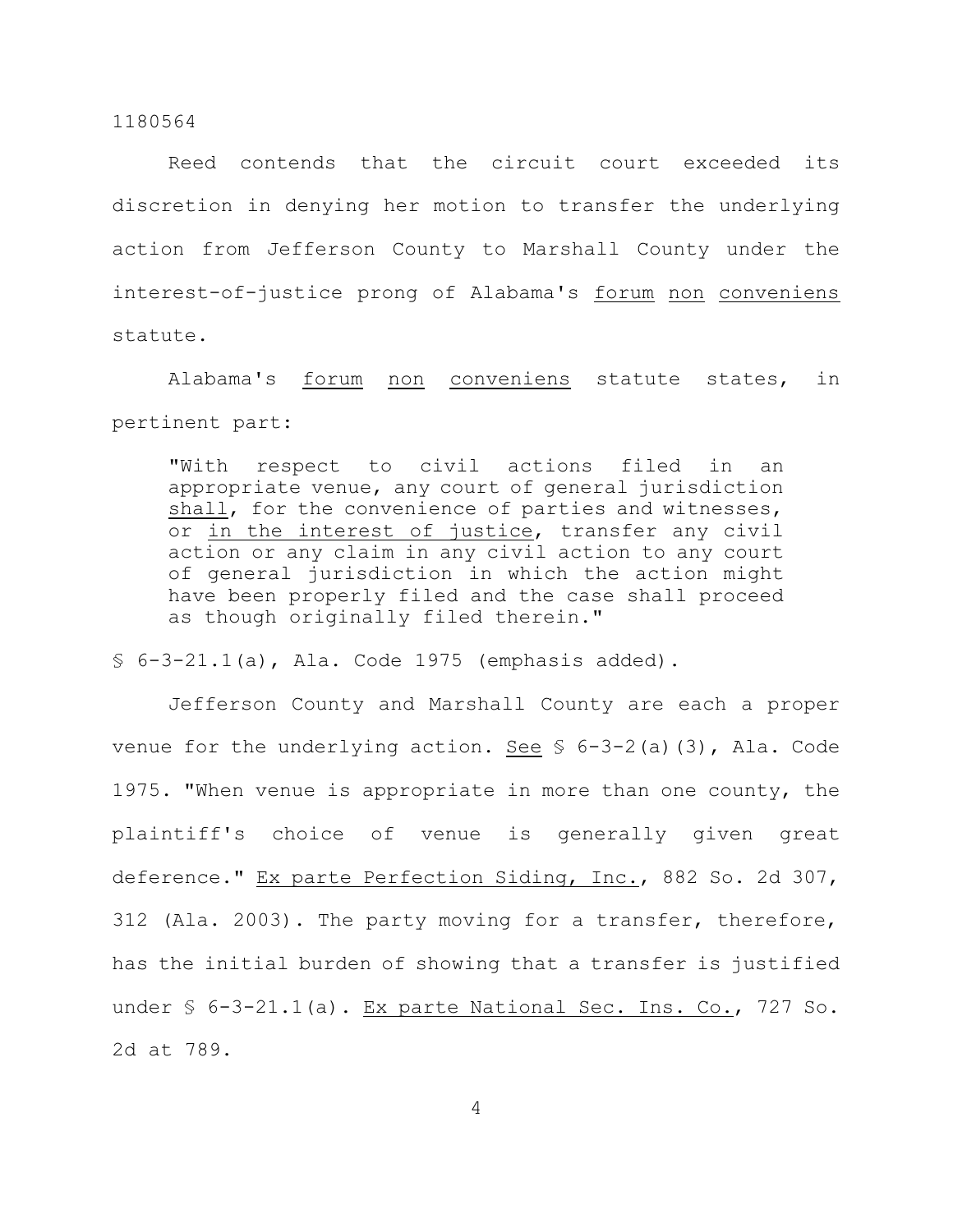"[I]n analyzing the interest-of-justice prong of § 6-3- 21.1, this Court focuses on whether the 'nexus' or 'connection' between the plaintiff's action and the original forum is strong enough to warrant burdening the plaintiff's forum with the action." Ex parte First Tennessee Bank Nat'l Ass'n, 994 So. 2d 906, 911 (Ala. 2008). The "interest of justice" requires "the transfer of an action from a county with little, if any, connection to the action, to a county with a strong connection to the action." Ex parte National Sec. Ins. Co., 727 So. 2d at 790.

Two key factors in determining whether the interest-ofjustice prong requires a transfer are "the burden of piling court services and resources upon the people of a county that is not affected by the case" and "the interest of the people of a county to have a case that arises in their county tried close to public view in their county." Ex parte Smiths Water & Sewer Auth., 982 So. 2d 484, 490 (Ala. 2007). This Court also has held that "litigation should be handled in the forum where the injury occurred." Ex parte Fuller, 955 So. 2d 414, 416 (Ala. 2006). This Court has stated that, "[a]lthough it is not a talisman, the fact that the injury occurred in the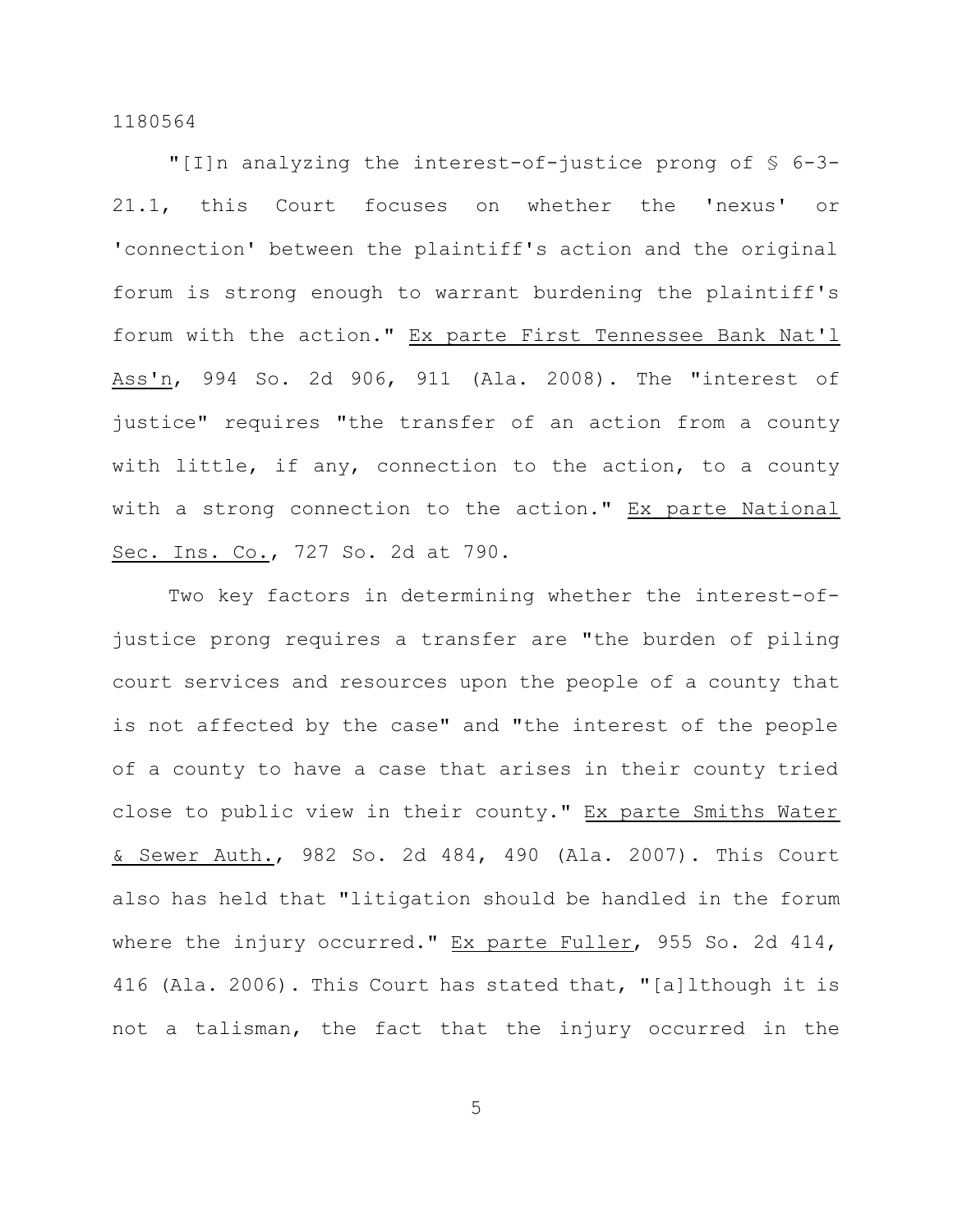proposed transferee county is often assigned considerable weight in an interest-of-justice analysis." Ex parte Wachovia Bank, N.A., 77 So. 3d 570, 573–74 (Ala. 2011).

"Although we assign 'considerable weight' to the location where the accident occurred, it is not, and should not be, the sole consideration for determining venue under the 'interest of justice' prong of  $S$  6-3-21.1." Ex parte J & W Enters., LLC, 150 So. 3d 190, 196-97 (Ala. 2014). Accordingly, in determining venue under the forum non conveniens statute, this Court traditionally considers the residence of the parties and any interested or affected nonparties. See, e.g., Ex parte Benton, 226 So. 3d 147 (Ala. 2016); Ex parte Manning, 170 So. 3d 638 (Ala. 2014); Ex parte Morton, 167 So. 3d 295 (Ala. 2014); and Ex parte Kane, 989 So. 2d 509 (Ala. 2008).

Reed argues that a change of venue to Marshall County is in the interest of justice based on the connection the action has to Marshall County. She asserts that that connection is strong because: (1) the accident and/or injury occurred in Marshall County; (2) the Arab Police Department, which is located in Marshall County, investigated the accident; (3) emergency personnel from Samaritan Medical Services, which is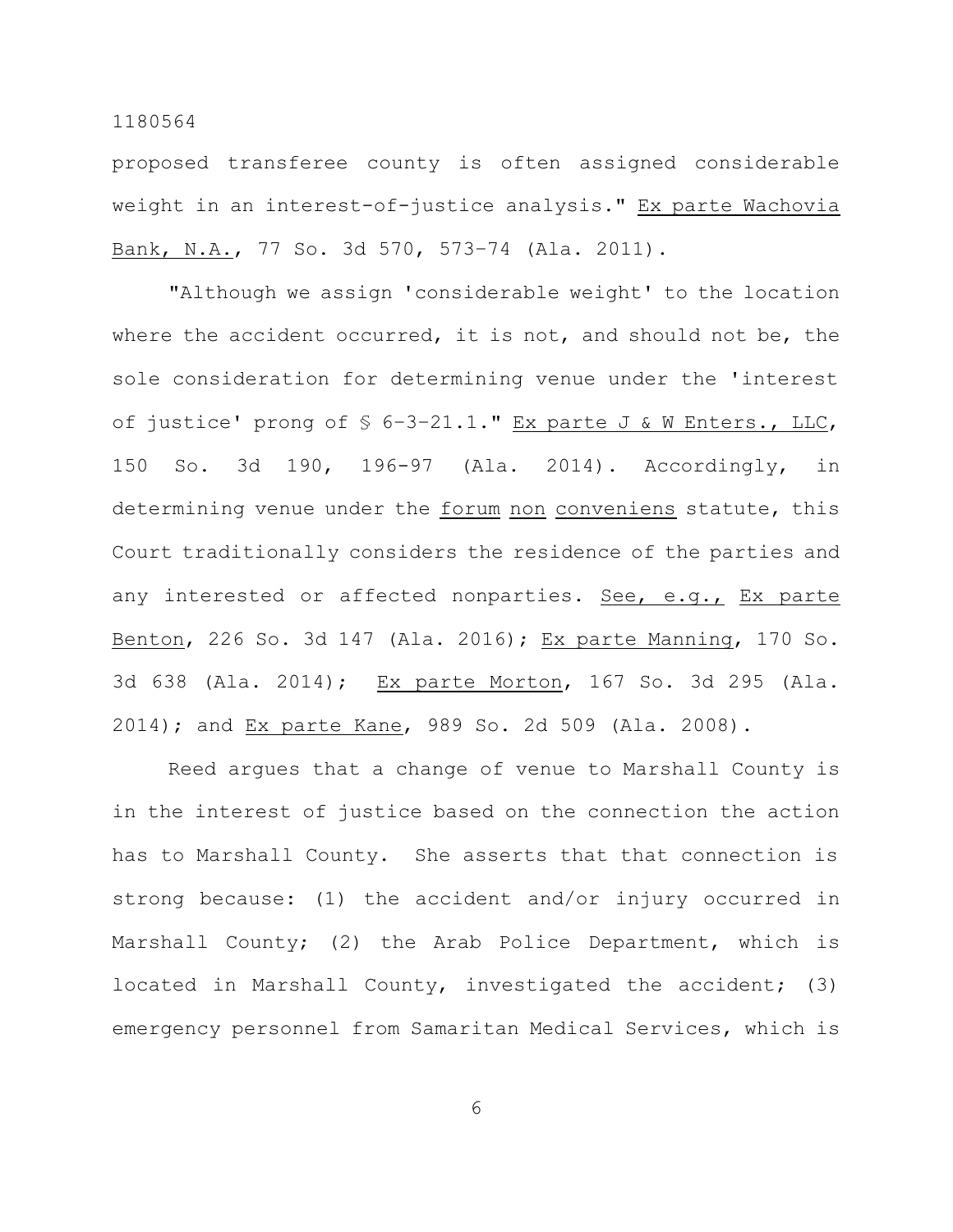located in Marshall County, responded to the scene and transported Watwood to the hospital; and (4) one of the eyewitnesses to the accident is a resident of Marshall County. Conversely, Reed asserts that Jefferson County's connection to this action is weak because its only connection is that she is a resident there.

Reed cites Ex parte Benton, among other cases, in support of her argument that a transfer is required in this case. In Ex parte Benton, 226 So. 3d 147, this Court held that the interest of justice mandated the transfer of a personal-injury action from Bibb County, where it was originally filed, to Shelby County, where the injury occurred. As in this case, the plaintiff's injuries in Ex parte Benton were the result of an automobile accident. This Court noted that the accident occurred in Shelby County, that police personnel and emergency personnel who responded to the accident were from Shelby County, and that the plaintiff was a resident of Shelby County. 226 So. 3d at 151. Additionally, this Court noted that nothing material to the underlying action transpired in Bibb County and that Bibb County's only connection to the case was the fact that the defendant driver and the defendant car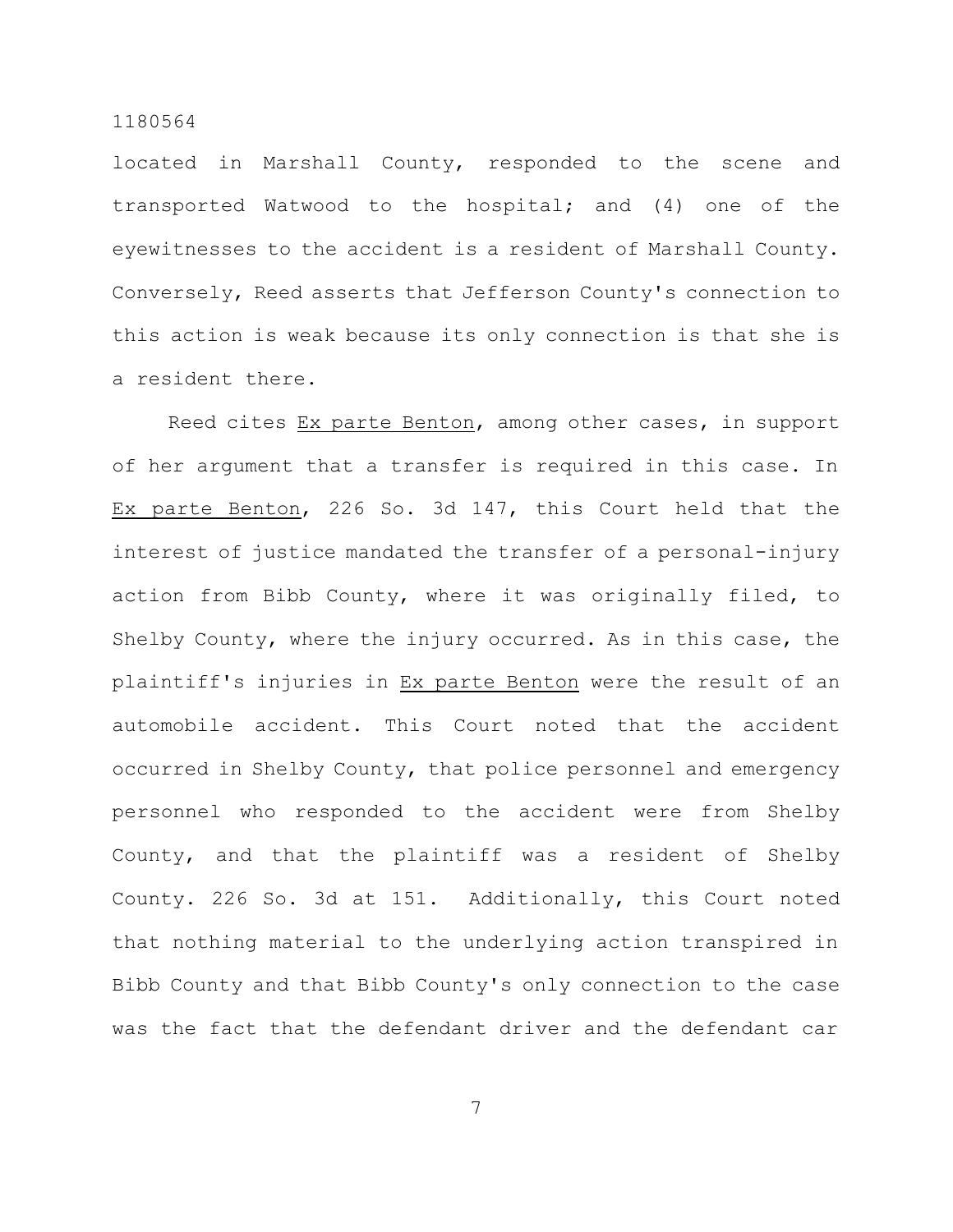owner resided there. Id. This Court concluded that there was "no need to burden Bibb County, with its weak connection to the case, with an action that arose in Shelby County simply because [the defendants] reside there." 226 So. 3d at 151.

Watwood argues in opposition that Marshall County's connection to this action is not strong enough to warrant a transfer under the interest-of-justice prong of § 6-3-21.1. Watwood asserts that Ex parte Benton is distinguishable because the plaintiff in that case was a resident of the county where the accident occurred, while, in this case, neither party resides in the county where the accident occurred. Instead, Watwood claims that this case is more analogous to Ex parte J&W Enterprises, LLC, supra, in which this Court held that a transfer was not warranted under the interest-of-justice prong of § 6-3-21.1.

The underlying action in Ex parte J&W Enterprises stemmed from an accident involving two tractor-trailer rigs. One of the drivers, a resident of Texas, sued the other driver and that driver's employer in Clarke County, where the defendant driver resided and the defendant employer maintained its principal place of business. The defendants filed a motion to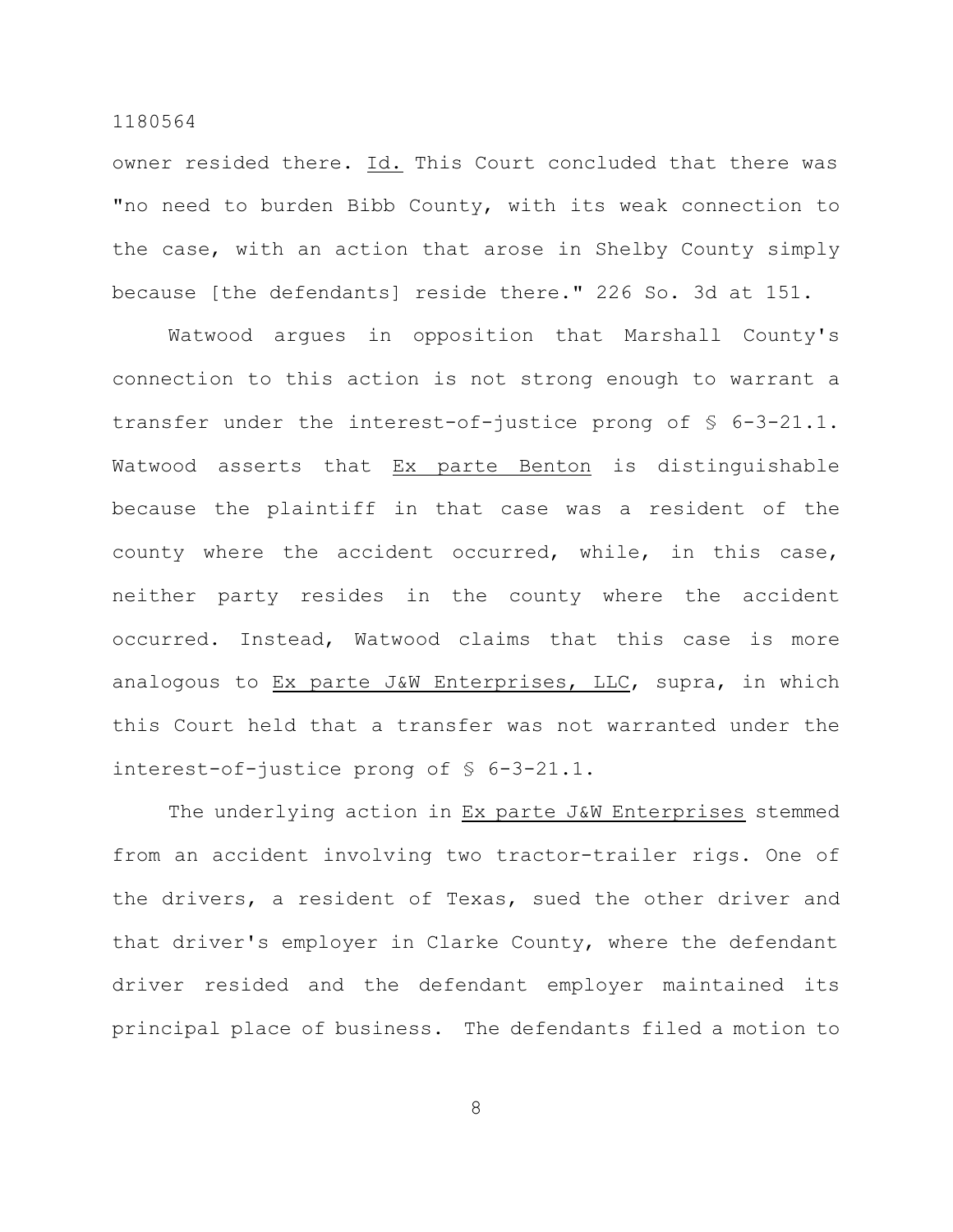transfer the action to Mobile County, where the accident occurred; that motion was denied. On mandamus review, this Court held that  $\frac{1}{5}$  6-3-21.1(a) did not mandate a transfer of the action to Mobile County under the interest-of-justice prong. 150 So. 3d at 196-97. This Court noted that, although the accident occurred in Mobile County and law-enforcement officers located there investigated the accident, Mobile County's connection to the accident was not particularly strong because neither party lived in the county, the plaintiff did not receive medical treatment in the county, and no eyewitnesses were located in the county. The Court noted that Clarke County's connection to the action was not "markedly weak," because both defendants were located there and evidence relevant to the plaintiff's claim against the defendant employer was likely to be located there. Id.

This Court's inquiry in cases invoking the forum non conveniens statute necessarily depends on the facts of each case. Taking into account all the facts before us in the present case, we conclude that Marshall County's connection to the underlying action is strong. The accident occurred in Marshall County, the police personnel and emergency personnel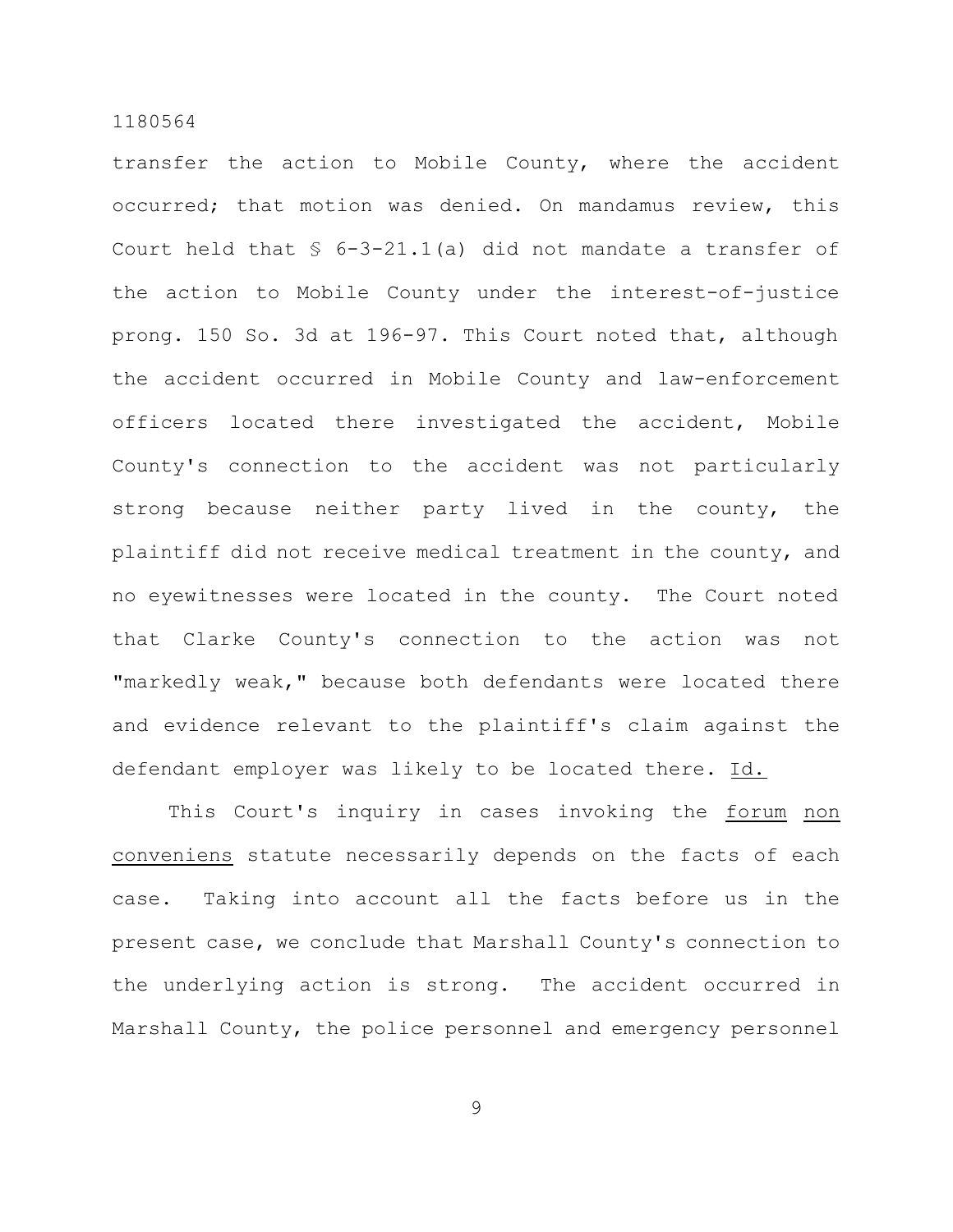who responded to the accident were from Marshall County, and one of the eyewitnesses to the accident is a resident of Marshall County. On the other hand, Jefferson County's only connection to the action is that the defendant resides there. Given that nothing material to the action transpired in Jefferson County, we consider Jefferson County's connection to the action to be weak. See Ex parte Benton, 226 So. 3d at 151.

Although we accord deference to a plaintiff's choice of venue, the facts in this case dictate that Marshall County has a strong connection to the action and that Jefferson County has a weak connection. Therefore, a transfer is warranted under the interest-of-justice prong of  $\S$  6-3-21.1.

#### **Conclusion**

The trial court should have granted Reed's motion for a change of venue under the interest-of-justice prong of § 6-3- 21.1. We grant the petition and direct the Jefferson Circuit Court to vacate its order denying the motion for a change of venue and to enter an order transferring this action to the Marshall Circuit Court.

PETITION GRANTED; WRIT ISSUED.